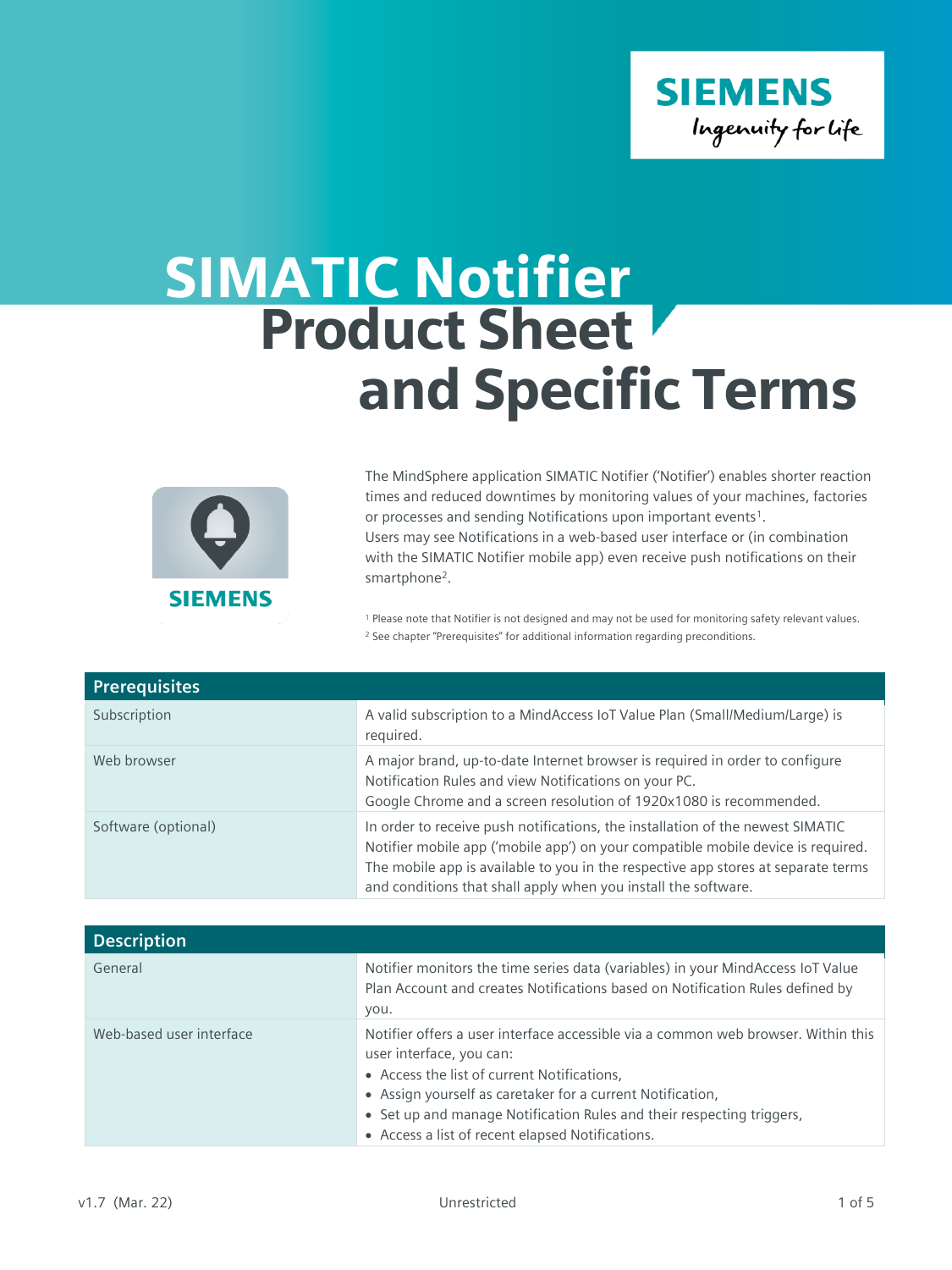| Mobile app connection   | Notifier offers the possibility to be used on a mobile device in conjunction with<br>the aforementioned mobile app. With the mobile app, you can:<br>• Receive push notifications for new Notifications,<br>• Access the list of current Notifications,<br>• Assign yourself as caretaker for a current Notification.                                                                                                                                                                                                                                                                                                                                                                                                                                                                                                                                                                                                                                                                                                                                                |
|-------------------------|----------------------------------------------------------------------------------------------------------------------------------------------------------------------------------------------------------------------------------------------------------------------------------------------------------------------------------------------------------------------------------------------------------------------------------------------------------------------------------------------------------------------------------------------------------------------------------------------------------------------------------------------------------------------------------------------------------------------------------------------------------------------------------------------------------------------------------------------------------------------------------------------------------------------------------------------------------------------------------------------------------------------------------------------------------------------|
| Application permissions | Notifier is operated in a data center in the Area European Union and reads,<br>processes and writes the following data:<br>• Time series data which includes the variables received from an Asset,<br>• Asset configuration data which describes the Asset (e.g. Asset name,<br>location),<br>• User data (User name (given name and surname), email address, user rights<br>granted, user role, language and application data (message filter)),<br>• Configuration data (e.g. filter settings, data necessary for establishing and<br>maintaining connections from your mobile device).<br>Notifier performs the following activities which modify or amend Your Content<br>in your MindAccess Account on your behalf:<br>• Read data to evaluate Notification Rules and create new Notifications,<br>• Create and store new Notifications,<br>• Read and write User data as required for certain functions (e.g. User access<br>management, accept Notifications),<br>• Hold data in a temporary data storage in Germany to improve performance<br>and stability. |

| <b>Pricing Model</b>                                                                                                                                                                                                                                                                                                                             |                                                                                                                                                                                                                                                                                                                                                                                                                                                                                                                                                                                          |                                                                                                                                                                |
|--------------------------------------------------------------------------------------------------------------------------------------------------------------------------------------------------------------------------------------------------------------------------------------------------------------------------------------------------|------------------------------------------------------------------------------------------------------------------------------------------------------------------------------------------------------------------------------------------------------------------------------------------------------------------------------------------------------------------------------------------------------------------------------------------------------------------------------------------------------------------------------------------------------------------------------------------|----------------------------------------------------------------------------------------------------------------------------------------------------------------|
| Fee for                                                                                                                                                                                                                                                                                                                                          | <b>Base subscription</b>                                                                                                                                                                                                                                                                                                                                                                                                                                                                                                                                                                 | <b>Additional Notification Rules<sup>1</sup></b>                                                                                                               |
|                                                                                                                                                                                                                                                                                                                                                  | Includes up to 15 Notification Rules                                                                                                                                                                                                                                                                                                                                                                                                                                                                                                                                                     | Each add-on allows up to additional 15 Notification Rules                                                                                                      |
| Price                                                                                                                                                                                                                                                                                                                                            | 15 €/month <sup>2</sup>                                                                                                                                                                                                                                                                                                                                                                                                                                                                                                                                                                  | 15 €/month <sup>2</sup>                                                                                                                                        |
| <b>Billing cycle</b>                                                                                                                                                                                                                                                                                                                             | Monthly in advance                                                                                                                                                                                                                                                                                                                                                                                                                                                                                                                                                                       | Monthly in arrears                                                                                                                                             |
| <sup>1)</sup> May be purchased multiple times to define more Notification Rules; <sup>2)</sup> If a price is displayed in a different currency on the product detail page of SIMATIC<br>Notifier on www.mindsphere.io/store in your country of residence at the date of purchasing any of the above mentioned items, such price will be charged. |                                                                                                                                                                                                                                                                                                                                                                                                                                                                                                                                                                                          |                                                                                                                                                                |
| Base subscription fee                                                                                                                                                                                                                                                                                                                            | The base subscription allows access and use of Notifier and setting up up to 15<br>Notification Rules.<br>One Notification Rule can monitor variables and compare them to trigger values<br>accordingly. If the trigger is met, a Notification will be created which can be<br>accessed via the web-based user interface or the mobile app.                                                                                                                                                                                                                                              |                                                                                                                                                                |
| Usage-based fee for additional<br><b>Notification Rules</b>                                                                                                                                                                                                                                                                                      | Additional fees will be applied on a monthly basis (full month principle) for<br>additional Notification Rules exceeding the number of Notification Rules<br>included in the base subscription. For example, if 17 Notification Rules are<br>created, then 1 Notification Rules add-on is charged (17 Notification<br>Rules - 15 Notification Rules included in base subscription = 2 additional<br>Notification Rules $\rightarrow$ 1 Notification Rules add-on necessary).<br>Effective date for counting the number of Notification Rules is the last day of the<br>respective month. |                                                                                                                                                                |
| <b>Cancellation of Notification Rules</b>                                                                                                                                                                                                                                                                                                        | the deletion was conducted.                                                                                                                                                                                                                                                                                                                                                                                                                                                                                                                                                              | You may cancel Notification Rules in the application by deleting them at any<br>time. The cancellation shall become effective at the end of the month in which |
| Payment terms                                                                                                                                                                                                                                                                                                                                    | additional Notification Rules are charged monthly in arrears.                                                                                                                                                                                                                                                                                                                                                                                                                                                                                                                            | The base subscription fee is charged monthly in advance, the fees for any                                                                                      |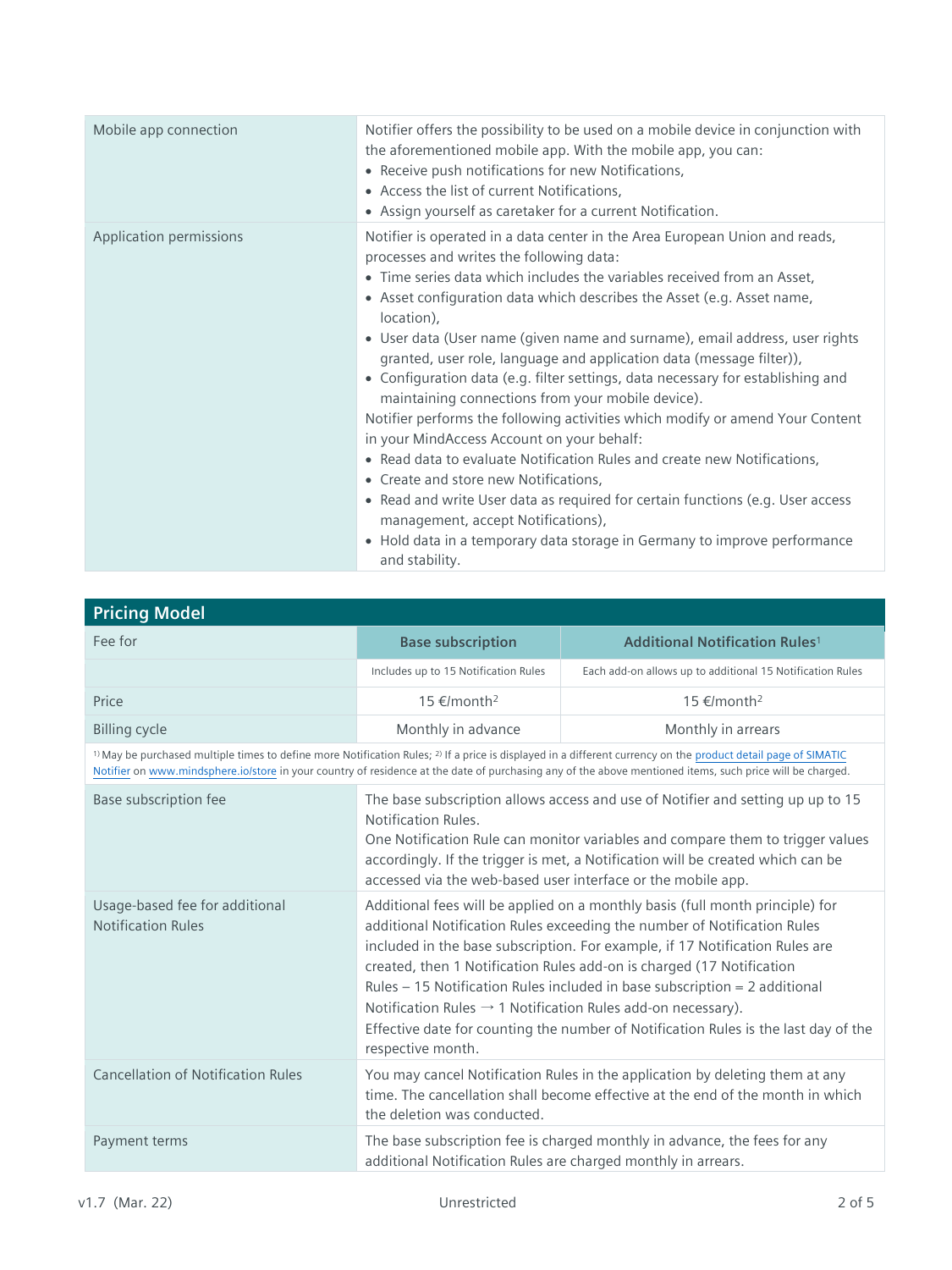| Subscription Term, termination | Minimum Subscription Term for this application is 1 month. Following expiration<br>of the preceding Subscription Term, the subscription automatically renews with<br>a Subscription Term of one month until terminated by you or us for convenience<br>at least 30 days in advance. The termination shall become effective at the end of<br>the month.<br>We inform you about a termination by posting a notice on your Account or<br>sending a message to the email address provided to us. Your termination has to<br>be addressed to contract@mindsphere.io.                                                                                                                                                                                                                                                                                                                                                                                                                                                                                                                                                                                                                                                              |
|--------------------------------|------------------------------------------------------------------------------------------------------------------------------------------------------------------------------------------------------------------------------------------------------------------------------------------------------------------------------------------------------------------------------------------------------------------------------------------------------------------------------------------------------------------------------------------------------------------------------------------------------------------------------------------------------------------------------------------------------------------------------------------------------------------------------------------------------------------------------------------------------------------------------------------------------------------------------------------------------------------------------------------------------------------------------------------------------------------------------------------------------------------------------------------------------------------------------------------------------------------------------|
| Adaptation of fees             | We may change or add new fees (collectively referred to as "Fee Change") due to<br>and to the extent required to reflect: (i) changes in the quality or functionalities<br>of the Service; (ii) material changes in market conditions; (iii) general increases<br>in wages or other employment costs; and/or (iv) changes in procurement costs<br>due to price changes made by our suppliers, in each case to the extent that the<br>changes affect our provision of the agreed Service. We will notify you of any Fee<br>Change at least 60 days in advance of the effective date of the Fee Change.                                                                                                                                                                                                                                                                                                                                                                                                                                                                                                                                                                                                                        |
| Trial                          | "Trial" refers to an application that has been designated as a "trial" offering in the<br>product description in the applicable Order Form. Any application delivered as a<br>Trial is a "Free of Charge Service" as that term is defined in the MMA.<br>We will notify you by email of the exact start and end date of the Subscription<br>Term for the Trial ("Free Trial Period").<br>You may terminate the Trial at any time during the Free Trial Period by providing<br>written notice to trial@mindsphere.io no later than 14 days prior to the end date<br>of the Free Trial Period. We may terminate your access to the Trial at any time<br>after receipt of your written termination notice. Termination of the Trial shall<br>also result in termination of the respective corresponding paid subscription<br>ordered.<br>During the Free Trial Period, our standard support and service level obligations<br>do not apply. We may however, at our sole discretion, make certain free of<br>charge support services available to you. Upon expiration of the Free Trial<br>Period, the Subscription Term for the respective corresponding paid subscription<br>will begin, and you will be invoiced accordingly. |

| <b>Specific Terms</b>   |                                                                                                                                                                                                                                                                                                                                                                                                                                                                                                 |
|-------------------------|-------------------------------------------------------------------------------------------------------------------------------------------------------------------------------------------------------------------------------------------------------------------------------------------------------------------------------------------------------------------------------------------------------------------------------------------------------------------------------------------------|
| Service Level Agreement | The Monthly Uptime Percentage for this application is 90 %. Monthly Uptime<br>Percentage is defined in the MindSphere Supplemental Terms available on<br>www.mindsphere.io/terms.                                                                                                                                                                                                                                                                                                               |
| <b>Limited Reliance</b> | You acknowledge and agree that the application is not designed to be used for<br>the operation of or within a High Risk System if the functioning of the High Risk<br>System is dependent on the proper functioning of the application.<br>Destination and/or processing servers and other reasons outside of our control<br>may delay or block Notifications sent via Notifier. There is no warranty that<br>Notifications will reach their intended destination during any stated time-frame. |
| Application use rights  | This application can be used as part of OEM Services as described in the Specific<br>Terms for MindAccess IoT Value Plan published on www.mindsphere.io/terms.<br>Under the Account of your MindAccess IoT Value Plan, you may permit Users of<br>Third Parties to access and use this application for the purpose of receiving a<br>service from you.                                                                                                                                          |
| Data use rights         | "Collected Data" means the following data collected by Notifier: any data and<br>information processed and monitored by Notifier in order to fulfil its<br>functionality. You acknowledge that Collected Data may include copies made by                                                                                                                                                                                                                                                        |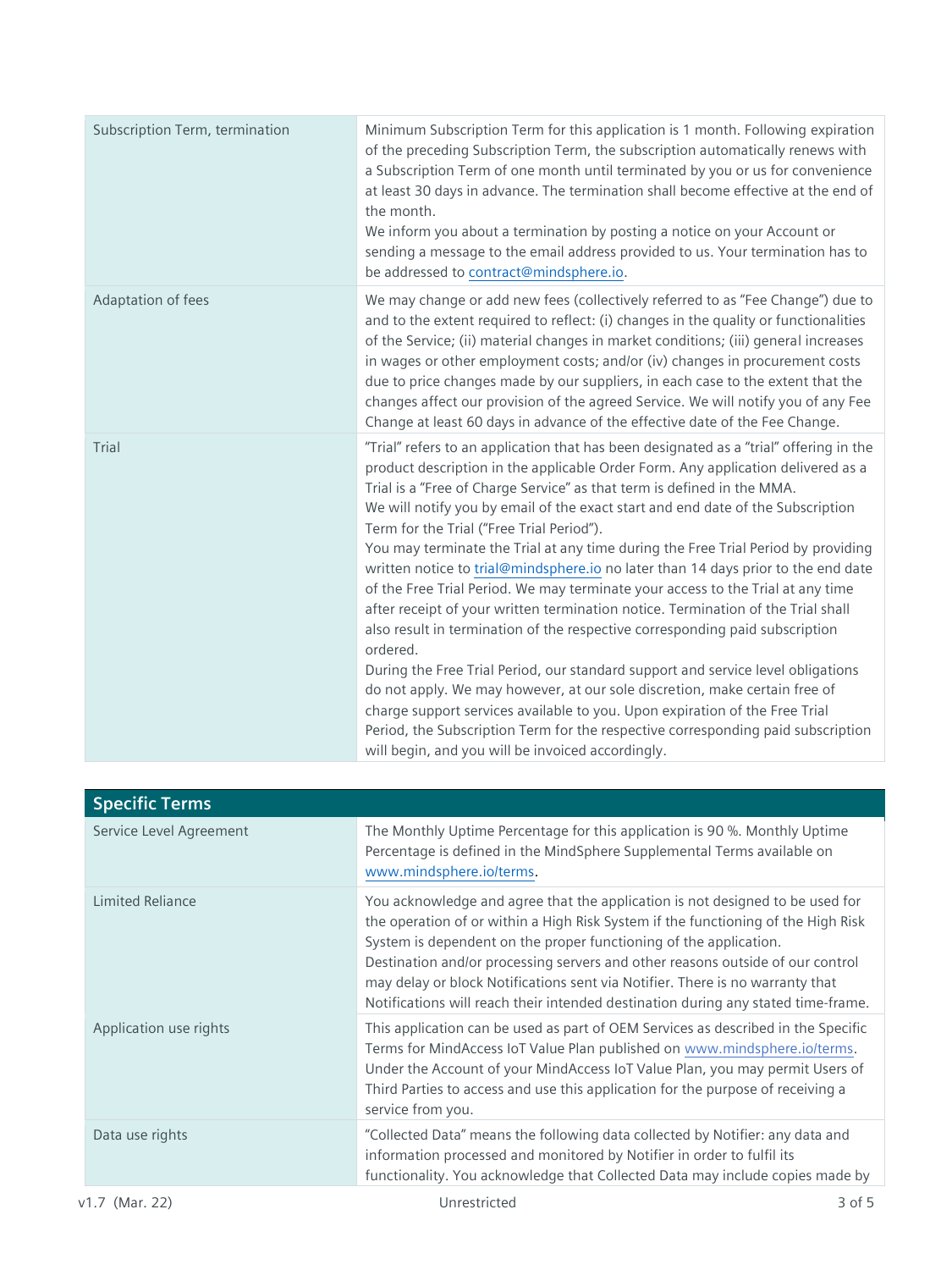|                                                           | Notifier from certain parts of Your Content for use in accordance with this<br>Product Sheet and Specific Terms.<br>During and after the Subscription Term, Siemens and its business partners may<br>use Collected Data for Siemens' internal purposes (e.g. development and<br>improvement of products and services) and to improve Notifier. Use of Collected<br>Data in accordance with this Section will be at Siemens' risk. Should Siemens<br>divest substantially all of its assets of a business or should an Affiliate cease to be<br>an Affiliate of Siemens AG, the purchaser of the divested business or the former<br>Affiliate, respectively, may use the Collected Data received by such business or<br>Affiliate before divestment, only as permitted in this Product Sheet and Specific<br>Terms. |
|-----------------------------------------------------------|--------------------------------------------------------------------------------------------------------------------------------------------------------------------------------------------------------------------------------------------------------------------------------------------------------------------------------------------------------------------------------------------------------------------------------------------------------------------------------------------------------------------------------------------------------------------------------------------------------------------------------------------------------------------------------------------------------------------------------------------------------------------------------------------------------------------|
| <b>Third Party Terms</b>                                  | The application contains Third Party services, including open source software,<br>commercial software, or software-related managed services, which are subject<br>to additional or different terms, license rights, or require certain notices by their<br>licensors, which we are obliged to pass on to you as your licensor and to which<br>you agree to abide ("Third Party Terms"). The Third Party Terms for Notifier are<br>made available via the following web link: https://sie.ag/MindSphere-<br>ThirdParty SIMATIC-Notifier.                                                                                                                                                                                                                                                                            |
| <b>External Services</b>                                  | We use Google Firebase to send push notifications to Android and iOS devices.<br>• On subscribing to Notifier, the mobile device receives a unique token which is<br>registered with Google Firebase and passed to Notifier backend.<br>• Receiving token from Notifier Server, it sends "Notification information" to<br>Google Firebase.<br>• Google Firebase receives the Notification information and forwards it to the<br>mobile device.<br>You agree to abide to the terms of service for Google Firebase made available via<br>the following web link: https://firebase.google.com/terms (please see terms of<br>service listed for Firebase Hosting).                                                                                                                                                     |
| Changes to the Product Sheet and<br><b>Specific Terms</b> | We may update this document from time to time during a Subscription Term in<br>order to reflect any changes agreed with or imposed by our subcontractors<br>(including changes in open source software license terms) or when we introduce<br>new features, supplements, enhancements or capabilities (e.g. that were not<br>previously included with the subscription, but added for no additional fee).<br>These changes shall become binding upon release of a new version of this<br>document on www.mindsphere.io/terms.                                                                                                                                                                                                                                                                                      |
| Support                                                   | Support may be contacted via Industry Online Support:<br>https://support.industry.siemens.com/.<br>Support is available in English and German.                                                                                                                                                                                                                                                                                                                                                                                                                                                                                                                                                                                                                                                                     |

| <b>Export Control Regulations</b> |  |
|-----------------------------------|--|
| AL                                |  |
| <b>FCCN</b>                       |  |